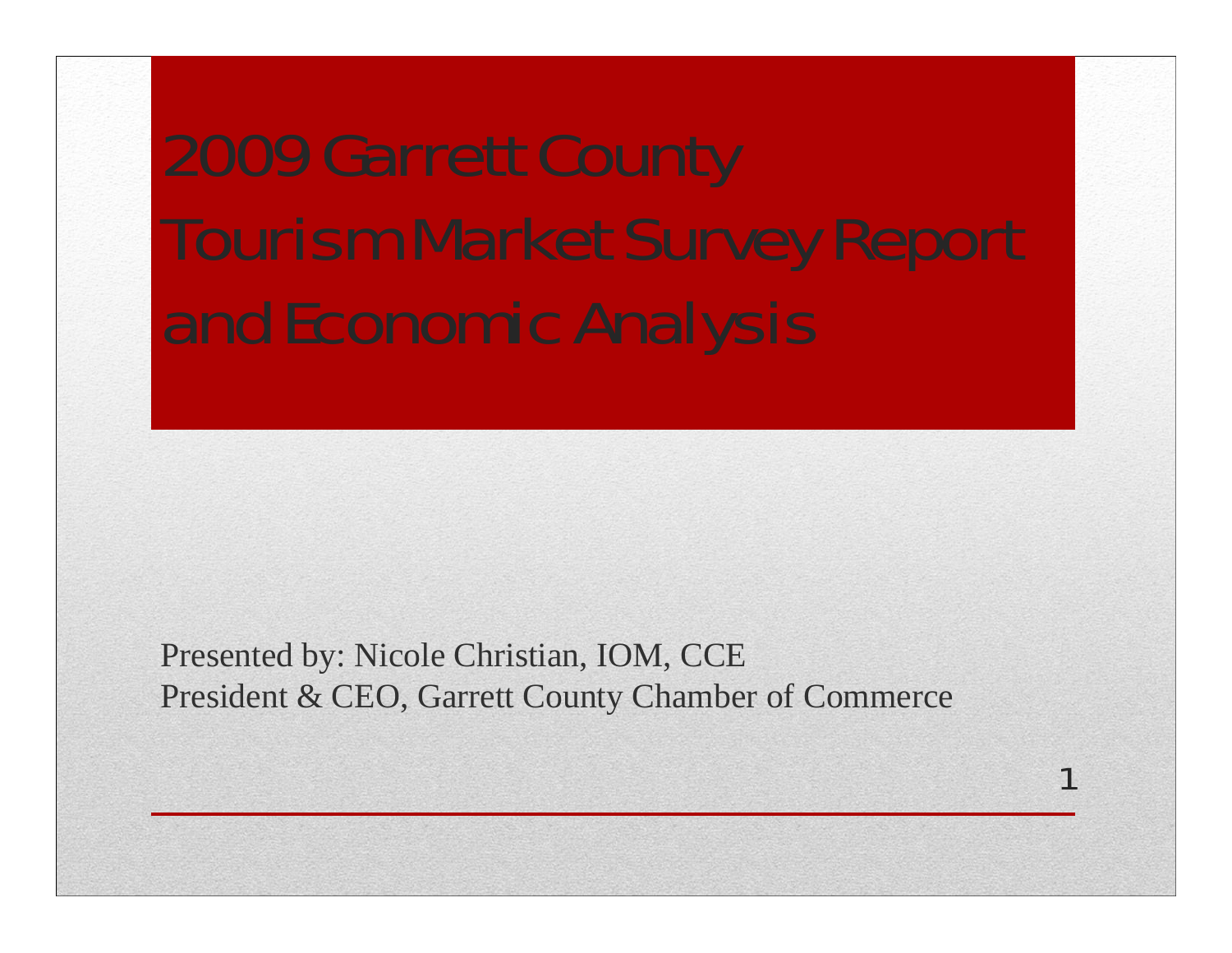- Chamber contracted with Recreation, Parks, and Tourism Resources Program of WVU
- Four-season tourism survey: August 2008 July 2009
- 2,692 out of 4,994 non-locals responded to the survey with at least 600 respondents for each season (3% margin of error)
- Visitors were randomly approached at 21 locations/events by survey team of WVU graduate & undergrad students

2

• Discount coupons were used as an incentive for survey participants

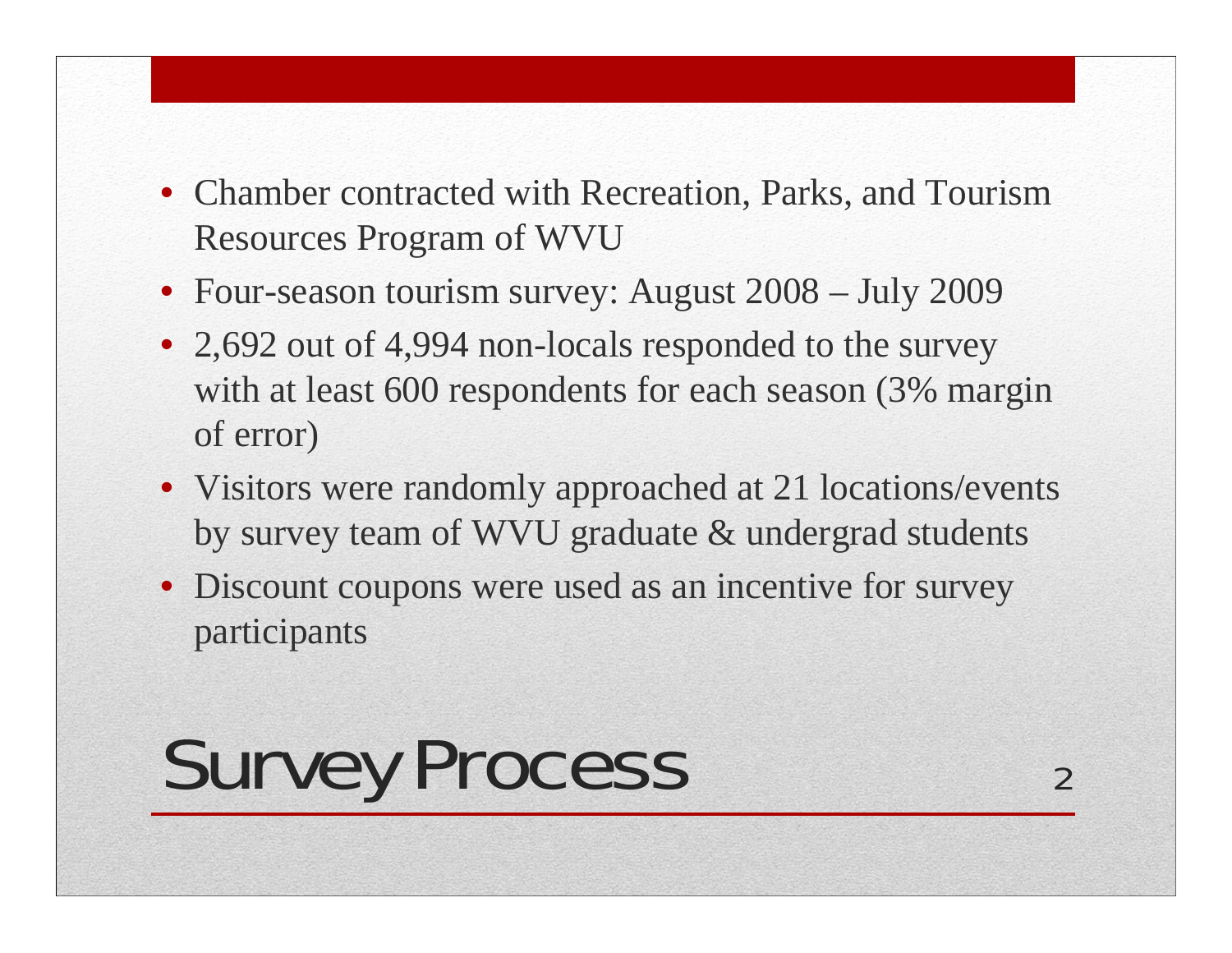- Wisp  $-615$
- $\text{ASCII} 76$
- County Fair 26
- $\bullet$  Honi-Honi 115
- Art & Wine Festival 69
- Penn Alps 264
- Swallow Falls 571
- Englanders 174
- Farmer's Market/Candyland 57
- Autumn Glory 40
- DCL Discovery Center 94
- Foodland Fresh 44
- New Germany State Park 11
- Deep Creek Dunk 43
- Arrowhead 115
- $RMLV 7$
- Smiley's Fun Zone 43
- Highland Festival 83
- Bill's Marine 106
- July  $4<sup>th</sup>$  Fireworks 55
- RMLV Welcome Parties 84

# Survey Locations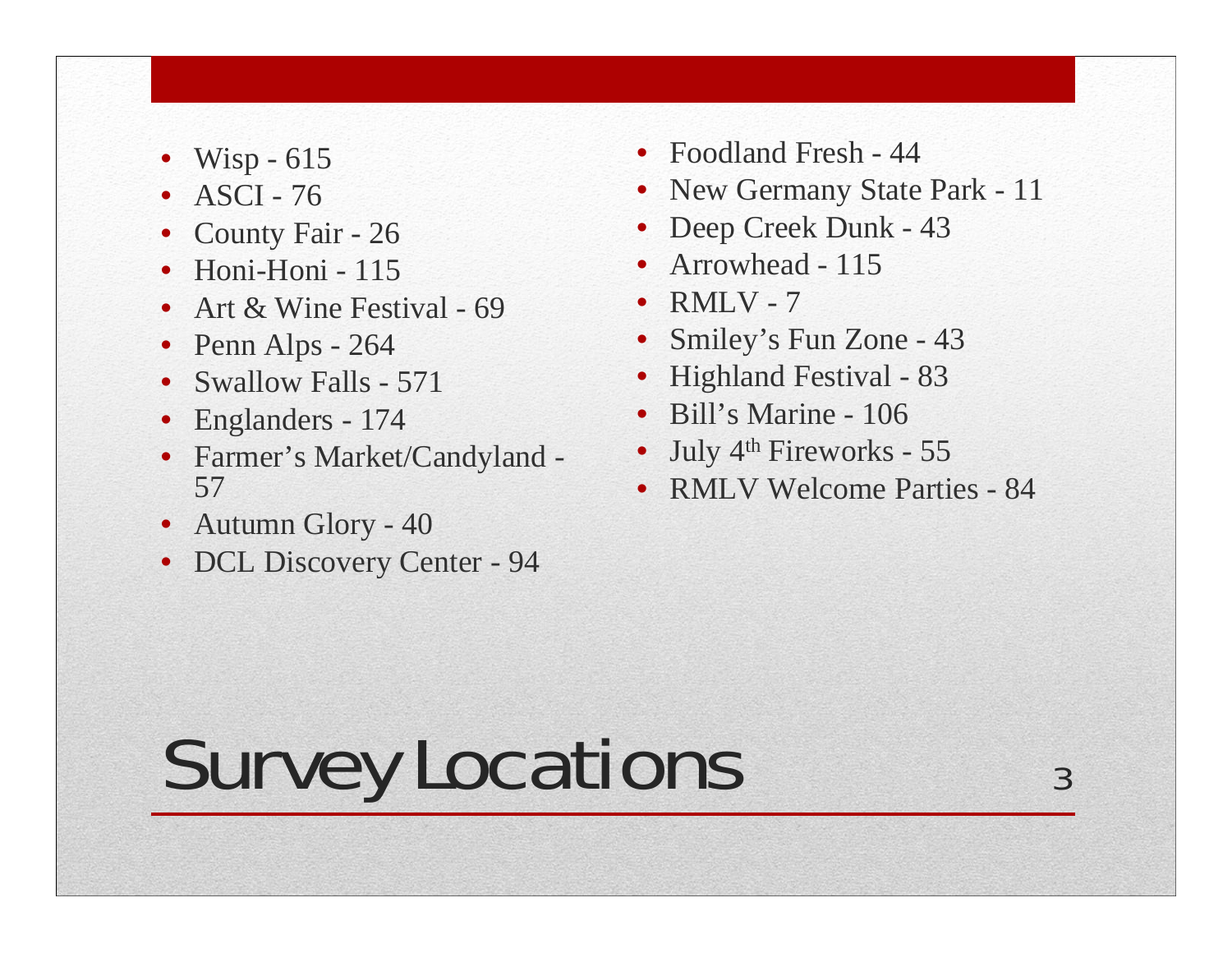- 56.1% Females / 43.9% Males
- Majority, 39.7%, are 40-54 years old
- 70.1% married
- 52.5% no kids in household
- 39.3% college degree; 37.2% grad degree (well educated)
- 59.5% family income of \$80,000 & over (wealthy)

## Respondent Demographics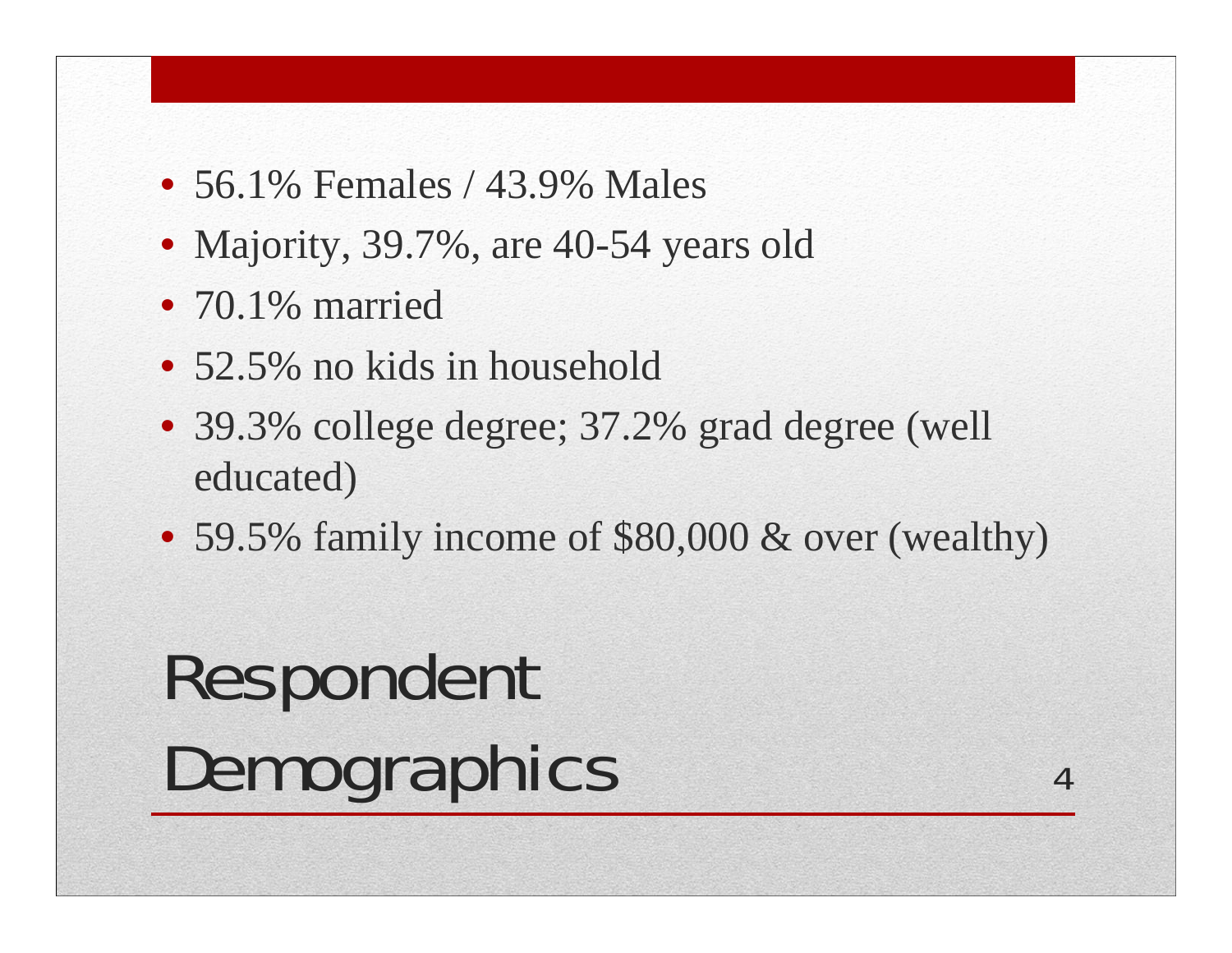

## Visitor Demographics – Market Segments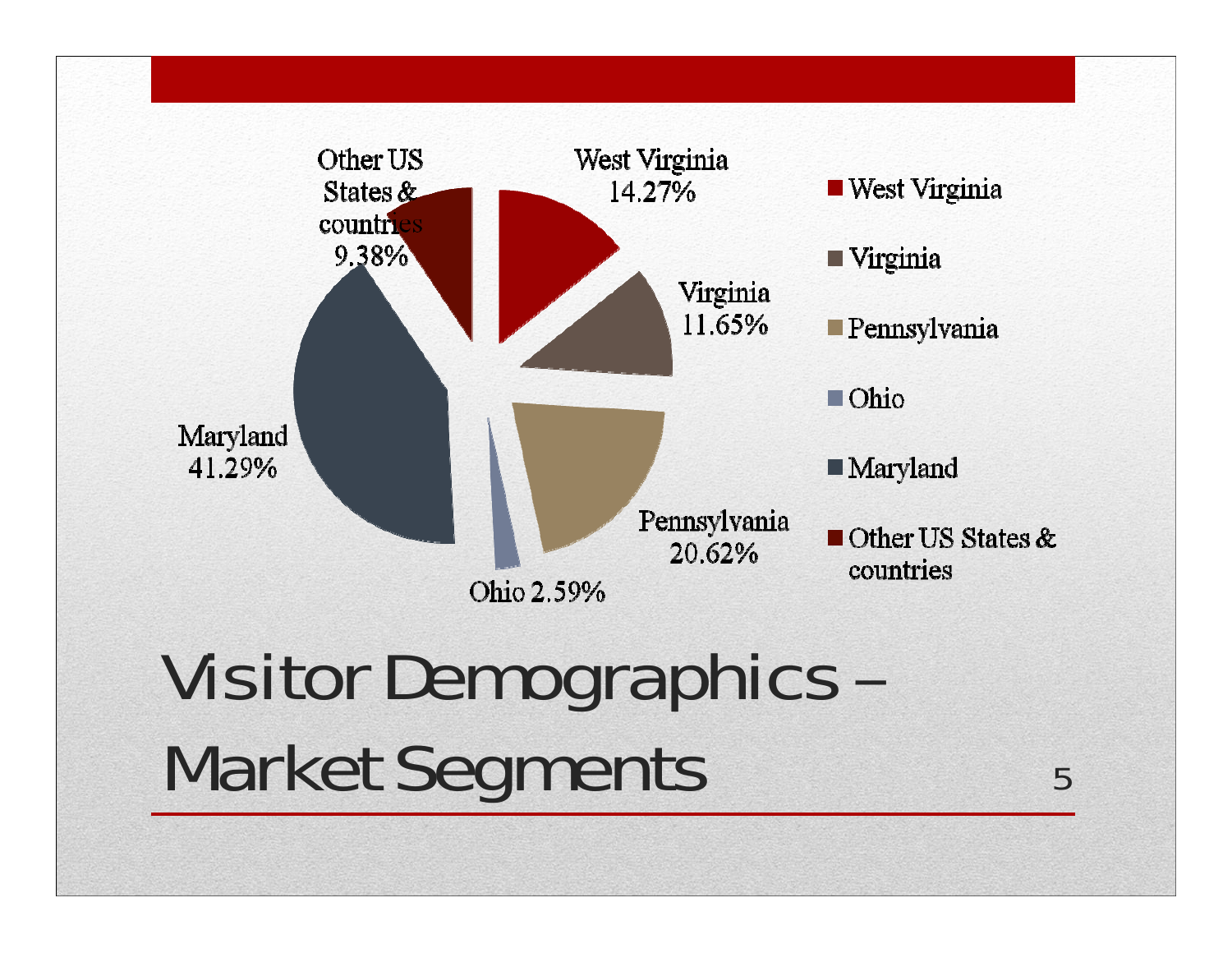- Garrett County is leisure/vacation destination 82.5% list this as primary reason for visiting GC (MD is 72%)
- 81.8% are repeat visitors; 51.3% have visited county more than 10 times
- 25.73% are second home owners; 74.27% are not
- Avg. length of stay is 4.7 nights; summer visitors stay longer avg. of 6.1 nights

6

• Majority of visitors stay at vacation rental homes

## Executive Summary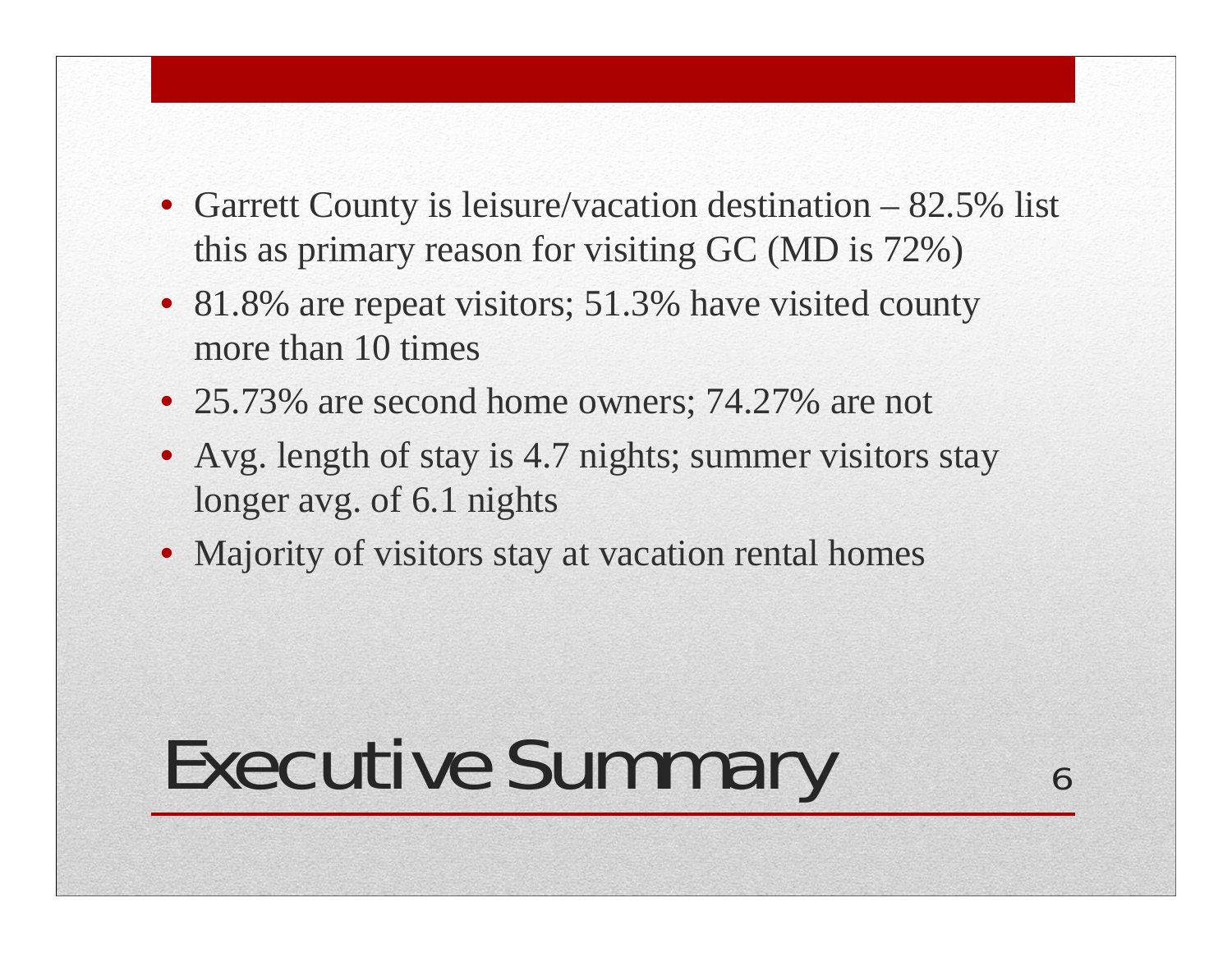- Avg. group size is 4.9
- 57% are adult visitors without kids in group; 43% travelled with at least one child below age 17 (higher avg. than MD)
- More groups include children in summer and winter (peak seasons) vs. spring and fall (shoulder seasons)
- Visitors plan trip average of 55.1 days in advance summer trips planned avg. of 85.5 days ahead; 45.1% (majority) of trips planned less than 2 weeks ahead

### Executive Summary Cont.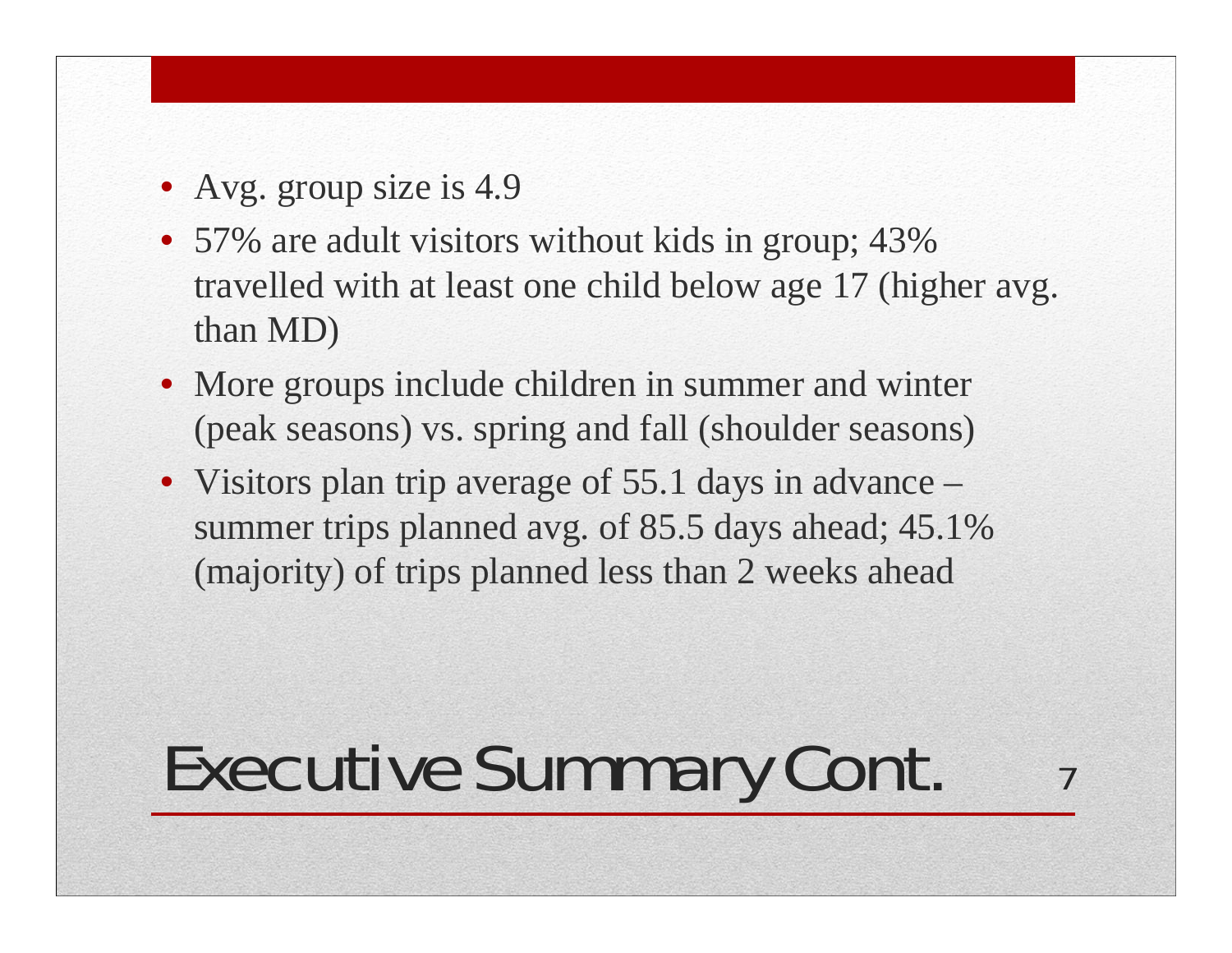#### Perceived to be important attractions:

- 93.5% scenery
- 89% state parks/ state forest
- 84.4% fall foliage
- $81.6\%$  trails
- 76.4% festivals/events
- 76.1% water sports
- 72.6% ski resort

### Perceived as not important attractions:

- 66.9% real estate tour / search
- 65.8% farm tours / corn maze

## Visitor Perception of Tourism Attractions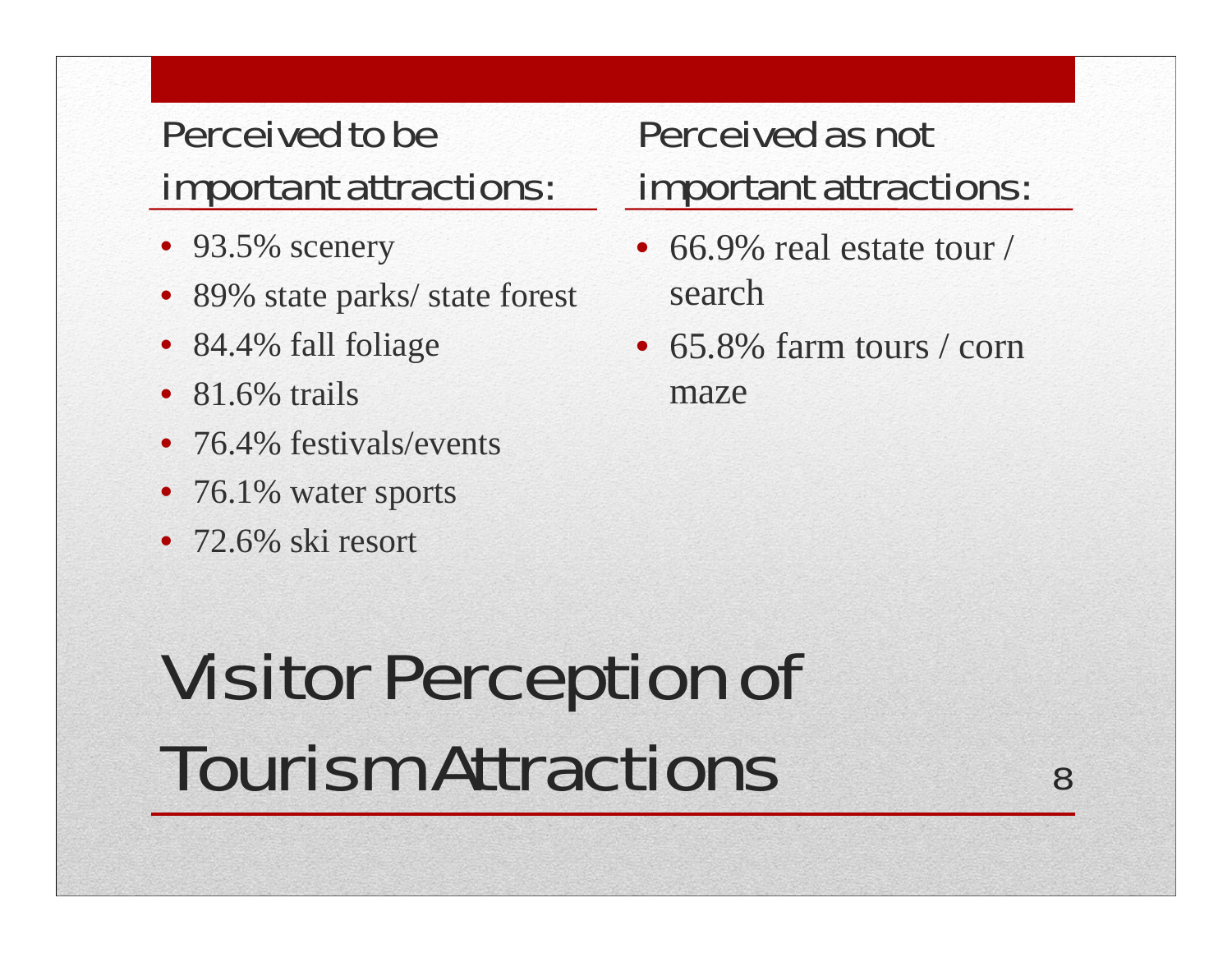- Rest / relaxation
- Have a good time with family
- Adventure seeking
- Nature observation / study
- Opportunities for children

## Visitor Wants & Needs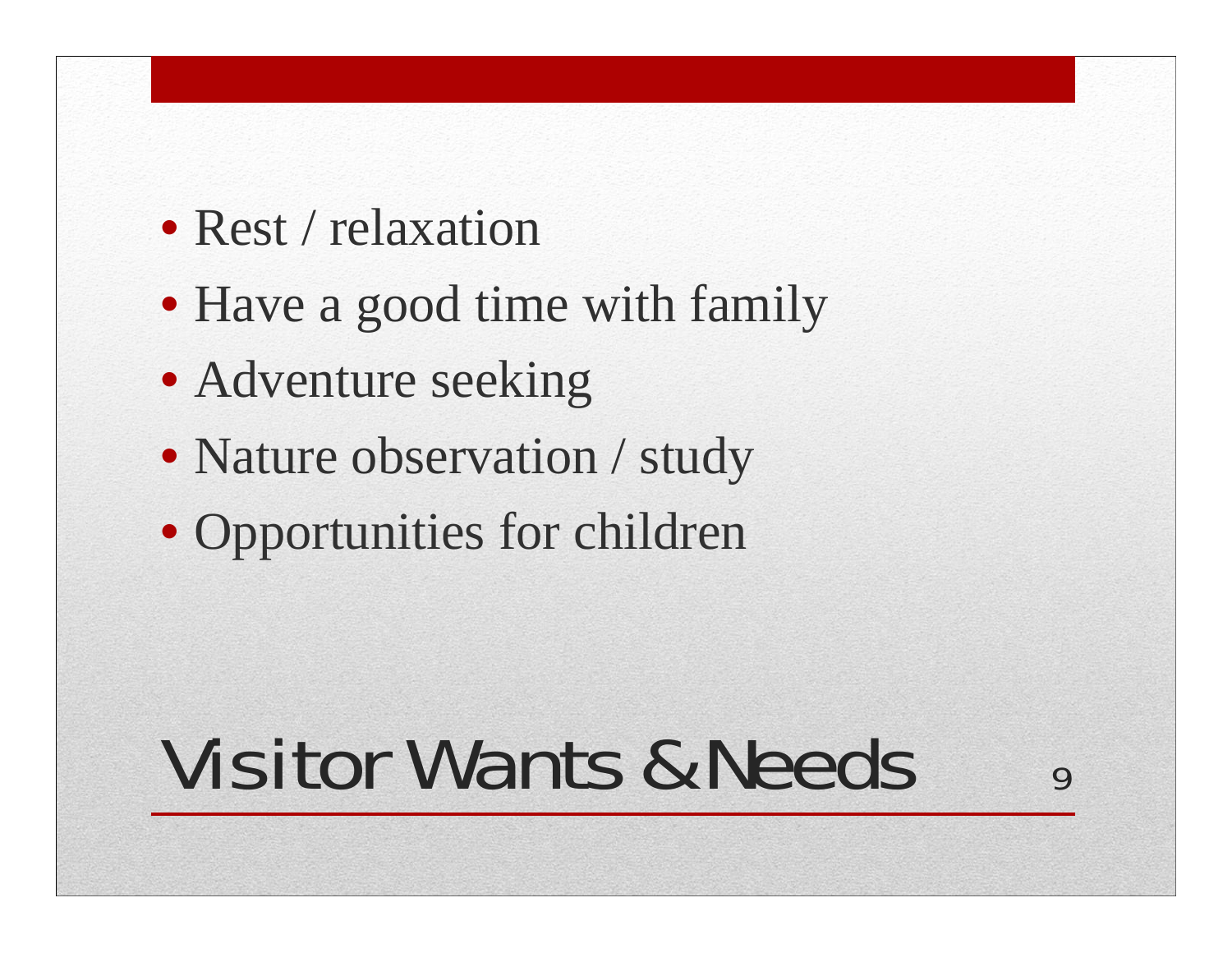- 51.2% dining out
- 35.4% cooking in
- 28.5% hiking
- 23.6% photography
- 21.5% Wisp Resort
- 20.1% Swallow Falls
- 12.7% downhill skiing
- 11.4% motor boating
- 10.8% fishing

## Top Visitor Activities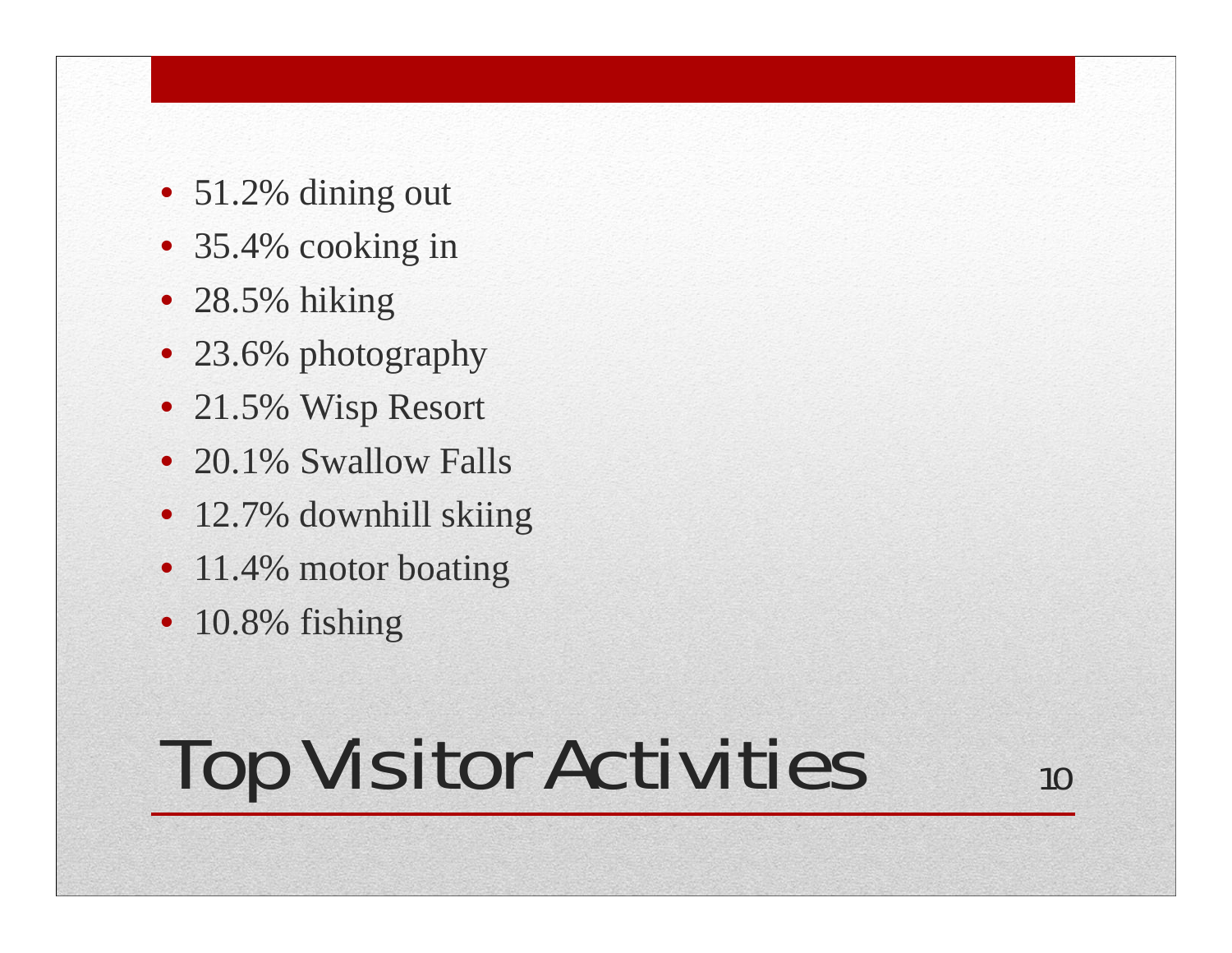- Outdoor recreation activities
- Dining
- Snow/ice activities

## Activities Visitors think are Inadequate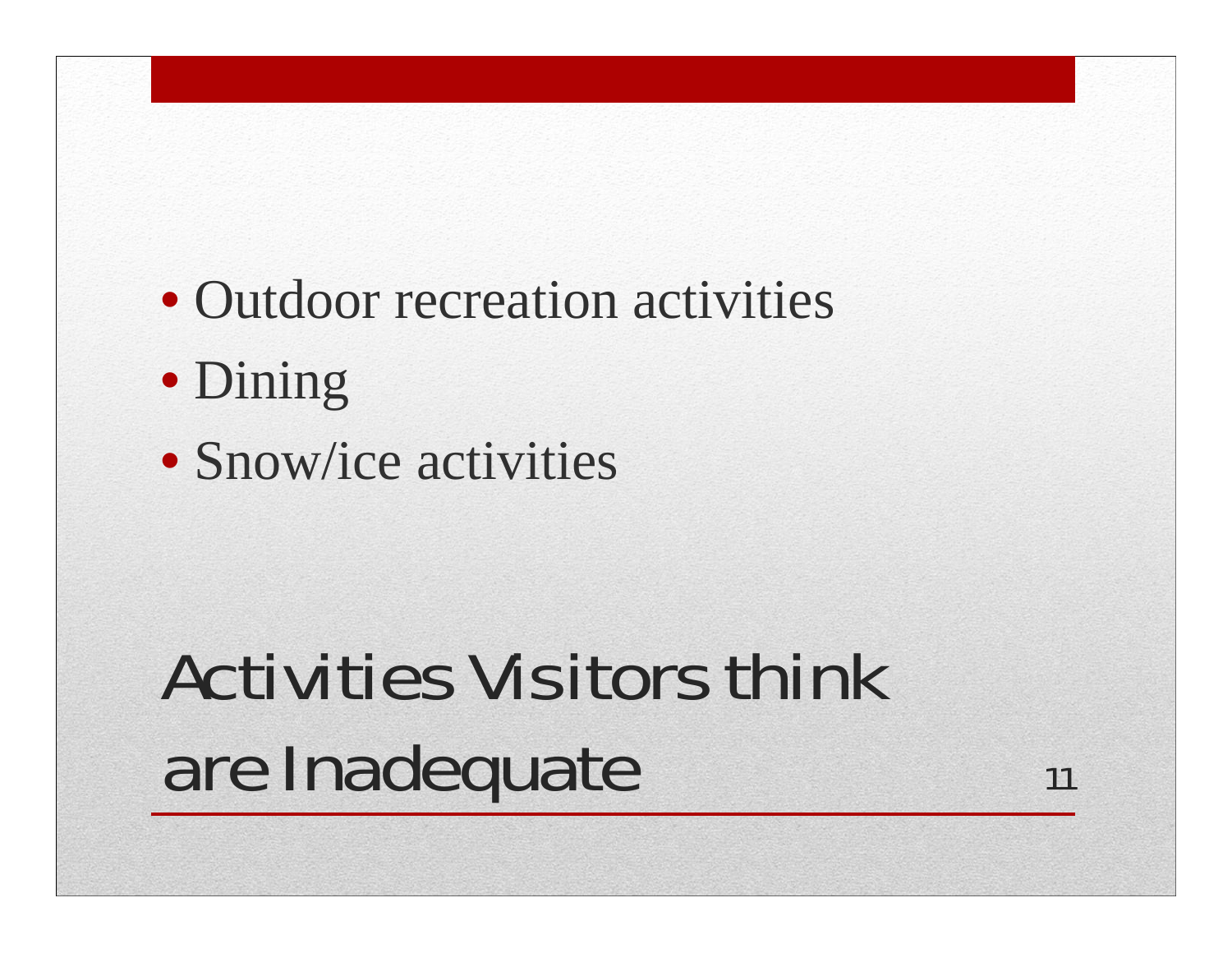- 62.2% not interested in relocation to Garrett **County**
- Reasons for not relocating:
	- Lack of jobs / employment opportunities (42%)
	- Living cost (12%)
	- Family/friends (9.7%
	- Rural conditions (7.2%)

## Visitor Interest in Relocation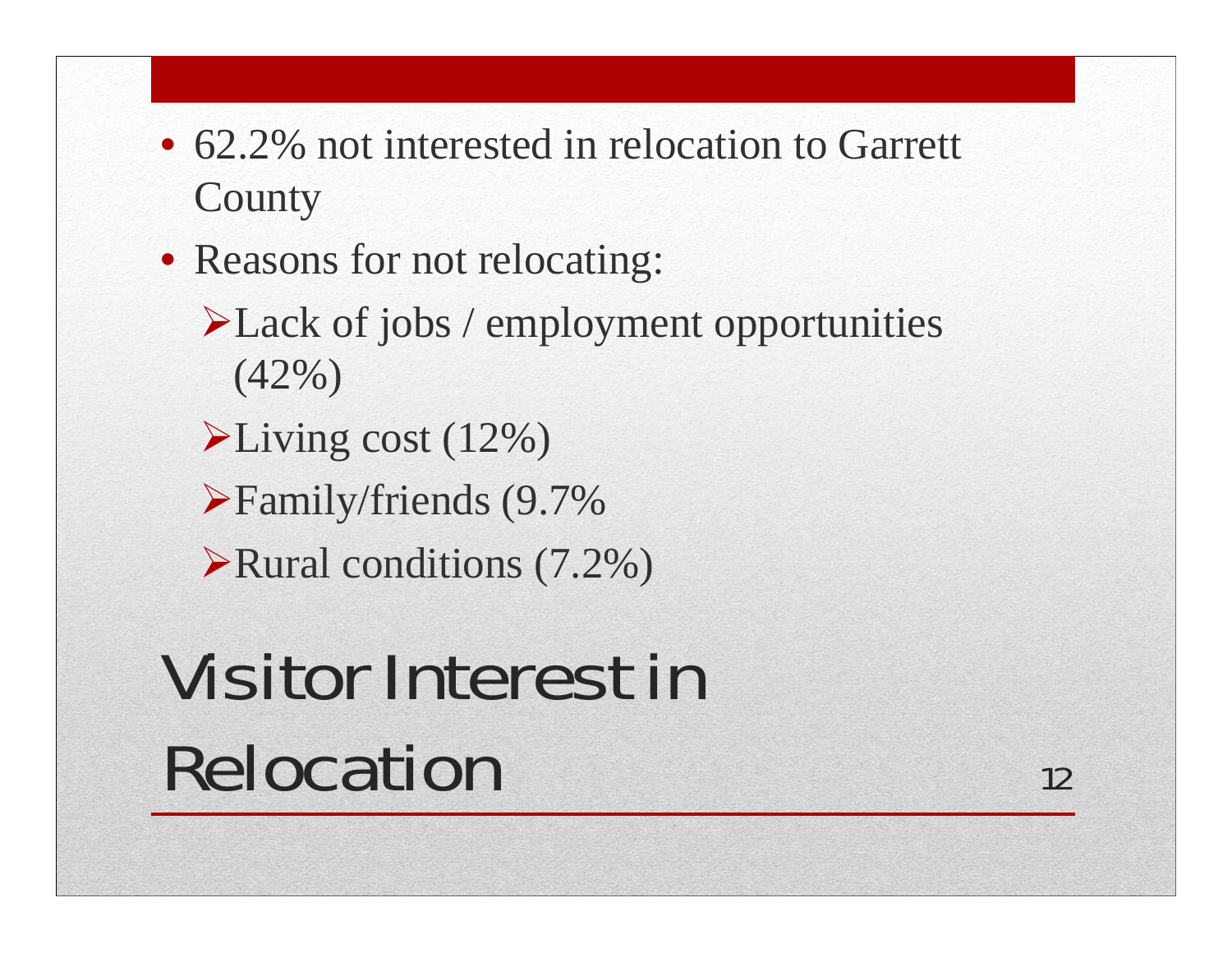#### **Incl. day trippers & visitors staying w/ family friends:**

- \$94.4 per person per day
- •\$256.7 per person per trip
- •\$1030.6 per group per trip

#### **Overnight visitors only:**

- \$130.3 per person per day
- \$367 per person per trip •\$1,760.3 per group per trip

**❖ Spring visitors spend** the least & winter visitors spend the most

### Average Visitor Spending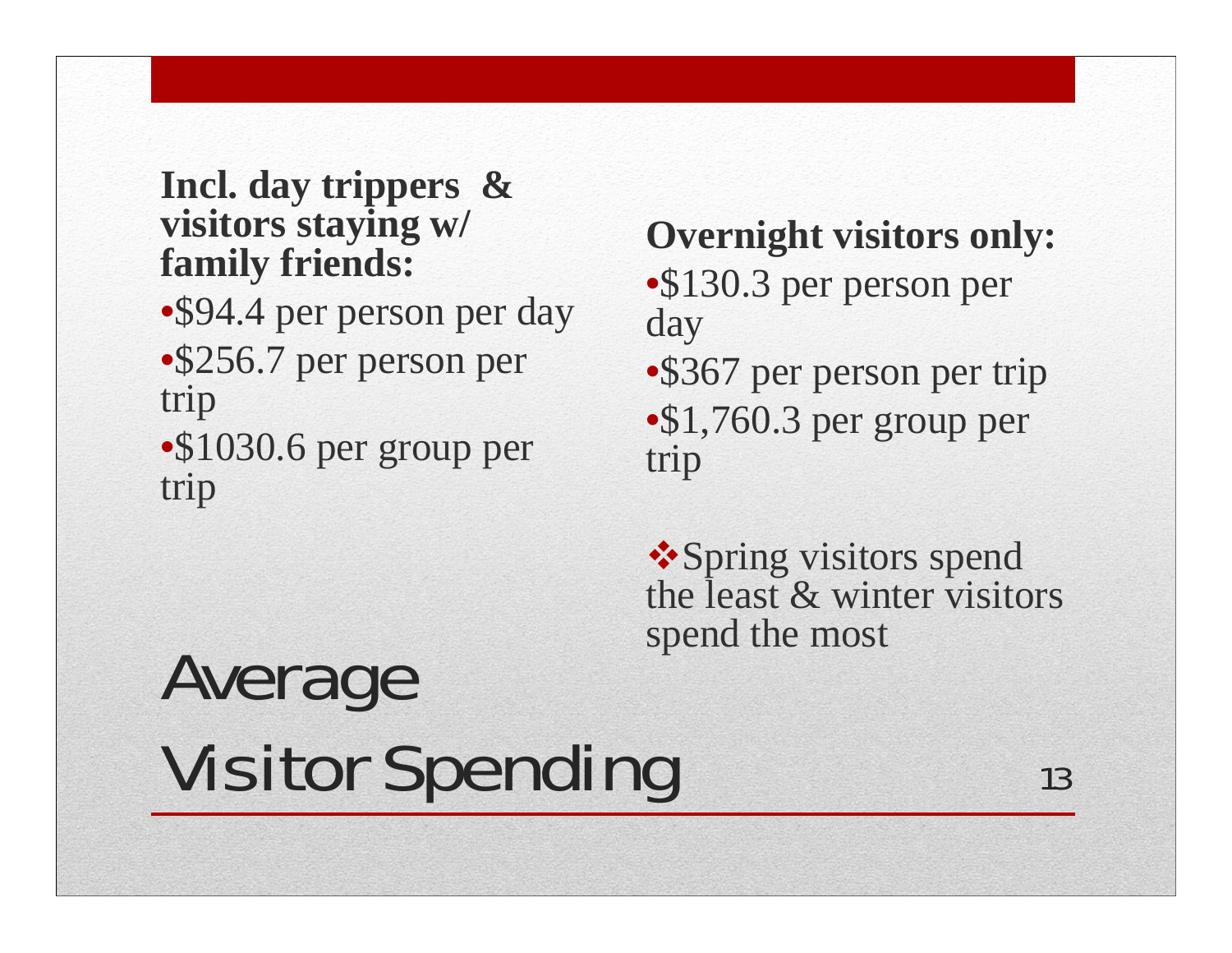- 1,117,744 Visitors per year (estimated 402,388 summer; 310,733 winter; 240,315 fall; 164,308 spring)
- \$243.32 million in total spending resulting in 3,851 jobs
	- Higher than Mercer (\$108.6 million), Pocahontas (\$100.9 million), and Tucker (\$43 million)
- \$347.65 million in total economic impact resulting in 5,041 jobs

## Economic Impact